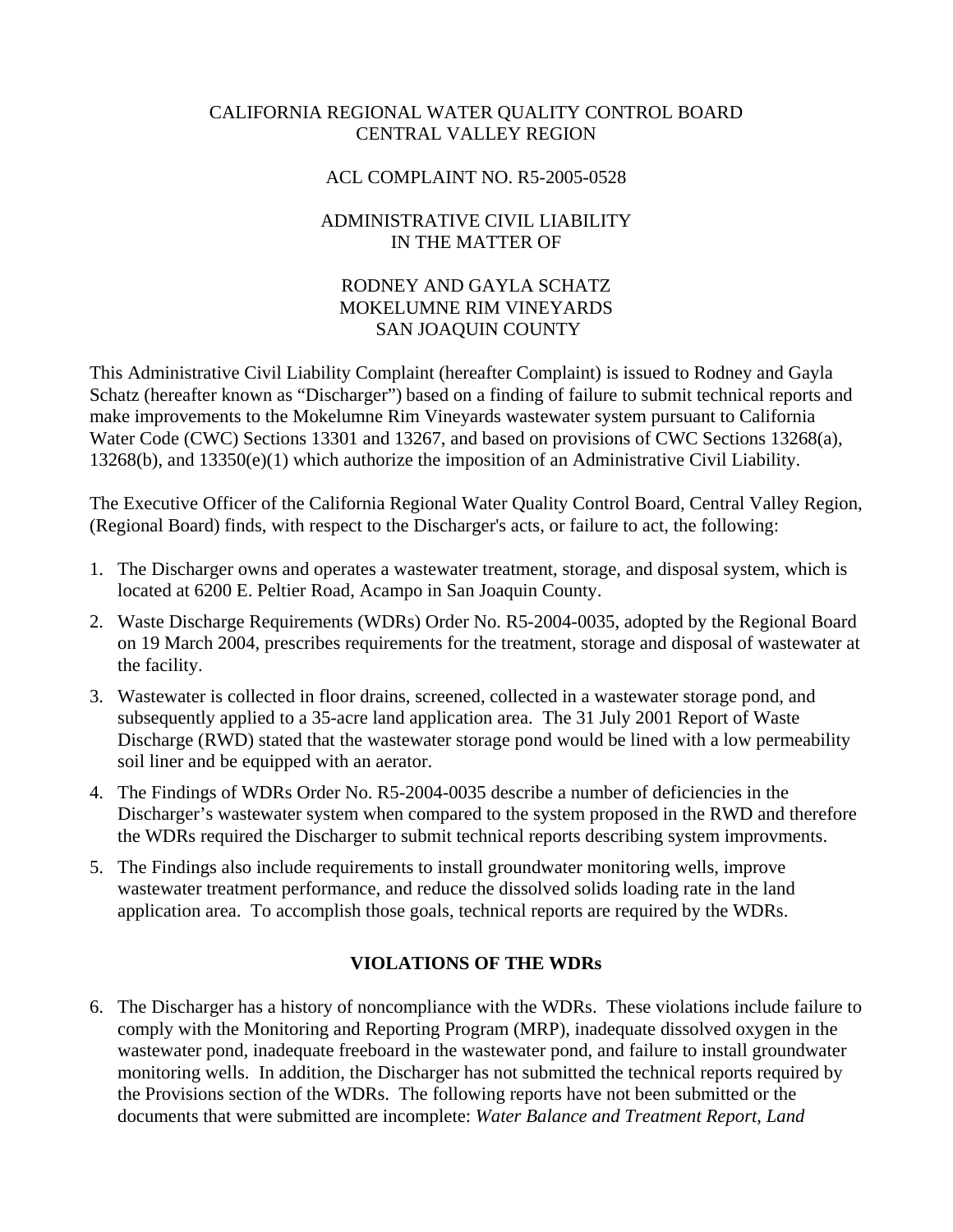#### ADMINISTRATIVE CIVIL LIABILITY COMPLAINT ORDER NO. R5-2005-0528  $-2$ -RODNEY AND GAYLA SCHATZ MOKELUMNE RIM VINEYARDS SAN JOAQUIN COUNTY

*Application Improvement Report*, *Operation and Management Plan*, *Groundwater Well Installation Report of Results*, and *Salinity Reduction Study*.

- 7. Notices of Violations (NOVs) for the violations described above were issued on 30 August 2004 and 23 August 2005; in addition, staff contacted Mr. Shatz by telephone on 27 January and 23 August 2005 to discuss the noncompliance. The two NOVs are discussed below:
	- a. The 30 August 2004 NOV stated that the 24 June 2004 W*ater Balance and Treatment Report*, which consisted of three sentences, was inadequate because it does not address the issues required by the WDRs and was not prepared by a registered engineer or geologist as required by the WDRs. The report was required because the wastewater storage pond was not constructed as described in the RWD. The pond described in the RWD would provide approximately 347,000 gallons of storage but the constructed pond is smaller, providing approximately 226,000 gallons of storage. This indicates that the facility likely has inadequate wastewater storage capacity, which may result in wastewater spills. In addition, the report proposed installation of aerators in the wastewater pond but did not state when the work would be completed. The WDRs required that if aerators were necessary to comply with the Discharge Specifications, then they must be installed no later than 1 September 2004.
	- b. The 23 August 2005 NOV stated that the Discharger's self-monitoring reports were incomplete, technical reports were incomplete or were not submitted, and the Discharger failed to comply with certain Discharge Specifications of the WDRs. The issues are further discussed below.

### Self-Monitoring Reports

The NOV states that review of self-monitoring reports for the time period January through April 2005 revealed substantial noncompliance with the MRP, as follows:

- i. Wastewater flow is not metered and all the flow is not being reported.
- ii. Samples were not collected during the reporting period.
- iii. Not all the monitoring that is required is being performed, and some reporting is not specific enough for the reader to determine the result.
- iv. A certification statement is not included in any of the monitoring reports.

### Technical Reports

The Discharger submitted incomplete technical reports or failed to submit reports that are required by the Provisions section of the WDRs. Each of these were discussed in the 23 August 2005 NOV, and are discussed in Findings No. 8-13, below.

Compliance with WDRs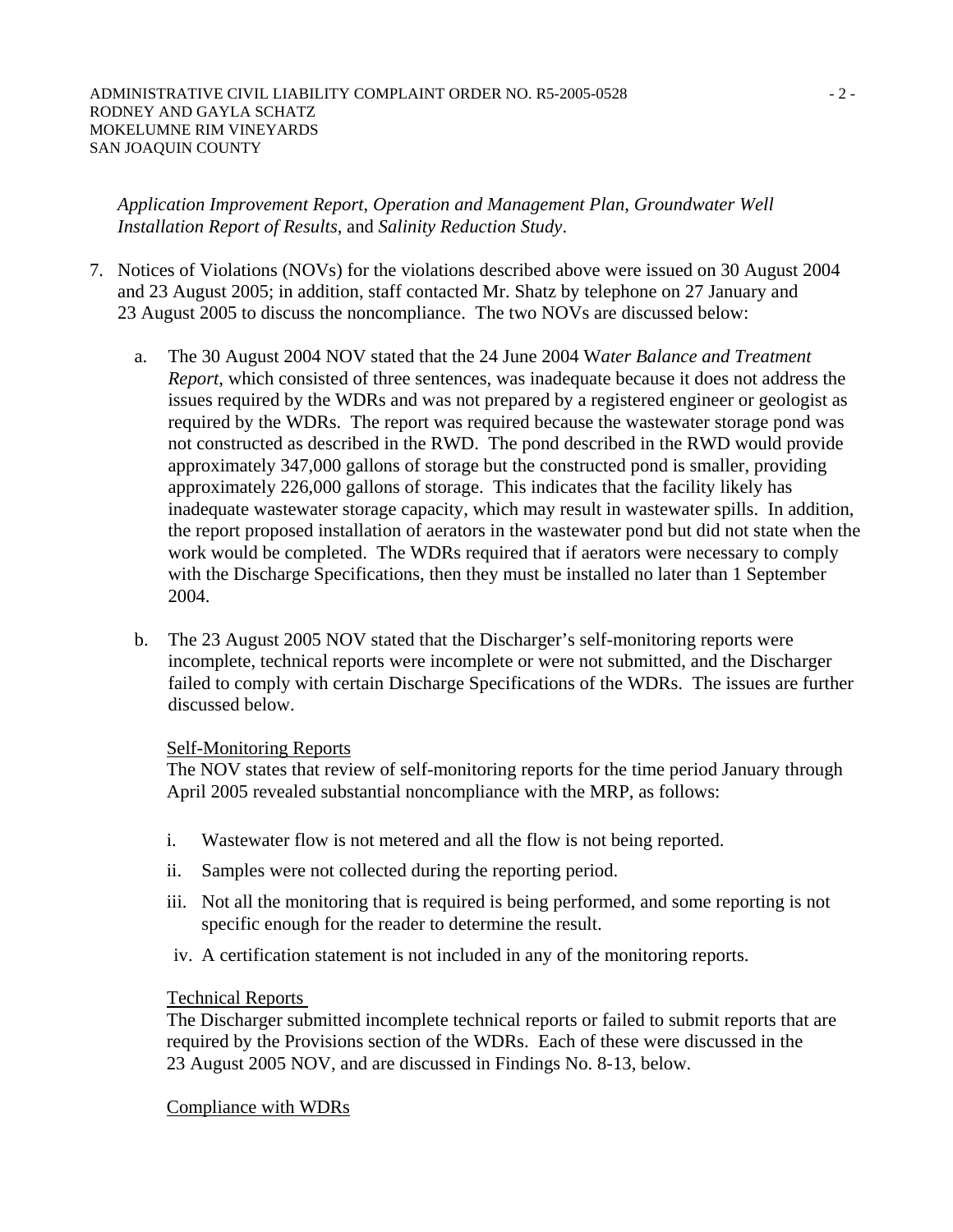The Discharger has failed to comply with a number of the Provisions of the WDRs:

- i. The January and February 2005 monitoring reports indicate that wastewater in the pond contained less than 1.0 mg/l dissolved oxygen, in violation of Discharge Specification No. B.6 which requires a minimum dissolved oxygen level of 1.0 mg/l. Inadequate dissolved oxygen concentrations indicate inadequate aeration is available in the pond. WDR Provision 1.b required an analysis of the need for pond aeration and if necessary, installation of an aeration system by 1 September 2004. This requirement was not met.
- ii. The wastewater pond possessed inadequate freeboard in February 2005. Inadequate freeboard may indicate that the pond is too small. The Discharger's 7 June 2005 response to the Regional Board's 30 August 2004 NOV confirmed that the pond is smaller than described in the RWD. Discharge Specification B.14 requires the wastewater system to have sufficient capacity to accommodate wastewater flow and precipitation. WDR Provision G.1.b required a schedule for construction of improvements, which has not been received. The current pond capacity is too small for the permitted wastewater flows and is therefore in violation of the WDRs.
- iii. As of the date of the NOV, the Discharger had not complied with the groundwater monitoring portion of the WDRs. Staff commented on workplans for the groundwater well installation in correspondence dated 27 August 2004 and 5 May 2005. A revised workplan was submitted on 20 October 2005. That workplan, with a minor addendum, has now been found acceptable. WDRs Provision G.1.f required wells to be installed no later than 15 September 2004, but the wells have not yet been installed and the installation is more than a year overdue.

# **INADEQUATE OR INCOMPLETE TECHNICAL REPORTS**

- 8. WDRs Provision G.1.b required submittal of a *Water Balance and Treatment Report* by 17 June 2004. The original submittal was dated 24 June 2004; staff notified the Discharger that it was inadequate in the 30 August 2004 NOV. A revised report was submitted on 7 June 2005, but it is still inadequate because it failed to include a schedule for implementation of improvements. In addition, staff has serious concerns about the approach to provide aeration to the pond. A 12 September 2005 letter from Mokelumne Rim Vineyards states, "Aeration has been installed. The pond size is appropriate for the facilities operations." However, the Discharger has not submitted the monitoring data to show that the aeration system is adequate to maintain 1.0 mg/l dissolved oxygen in the pond. Staff also note that the 7 June 2005 revised report indicated the pond size does not comply with the Discharge Specifications of the WDRs, and that there is no indication that it has been expanded. To date, a complete report has not been received.
- 9. WDRs Provision G.1.c required submittal of a *Groundwater Well Installation Workplan* by 17 June 2004. Versions of the workplan were submitted three times (28 June 2004, 14 March 2005, and 23 May 2005); each of which were granted conditional approvals by staff (27 August 2004, 5 May 2005, and 21 July 2005). None of the workplans were complete, satisfactorily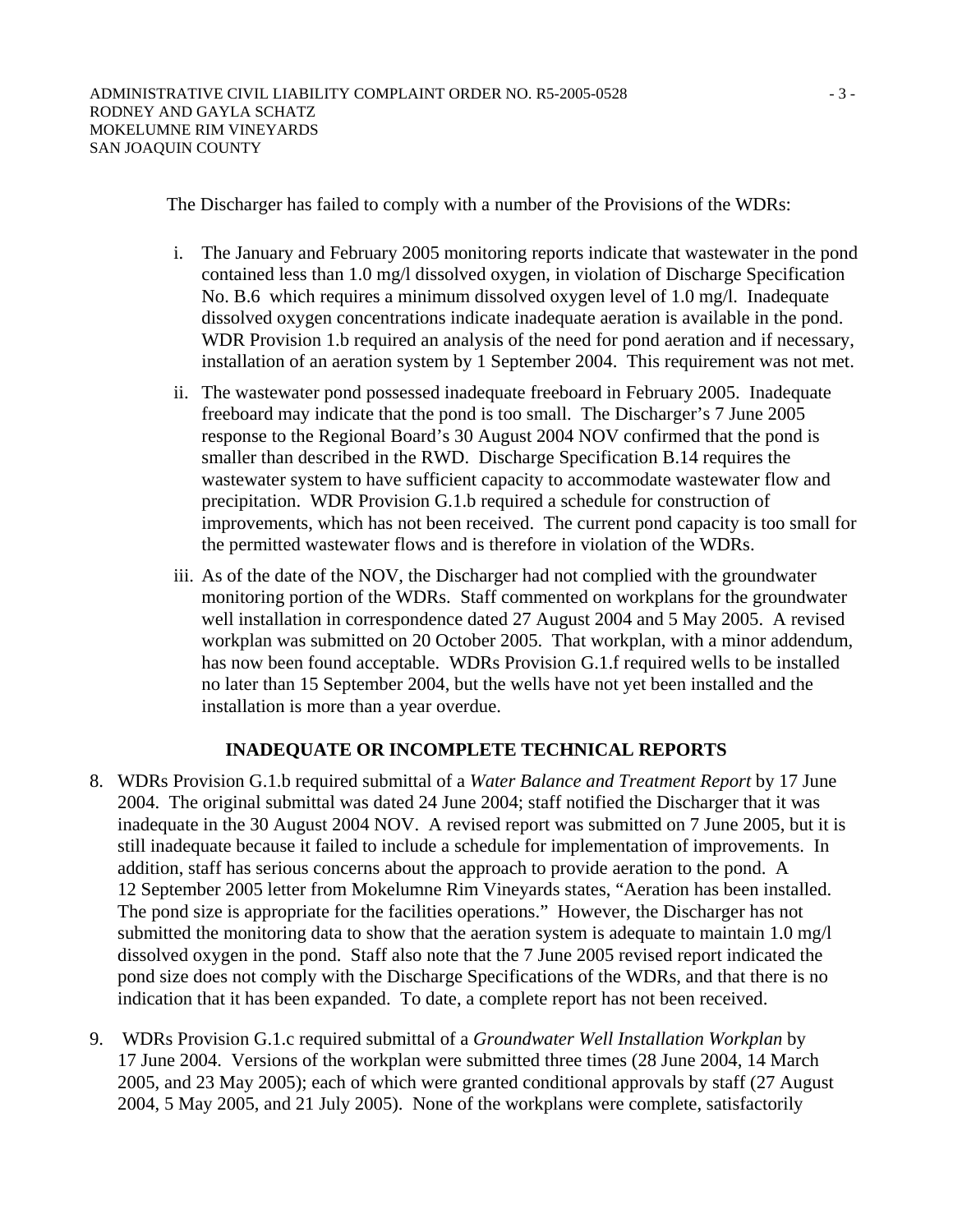addressed staff's comments, or contained the information listed in the WDRs. A 12 September 2005 letter from Mokelumne Rim Vineyards states, "I have addressed the test well issue. Please indicate where your office would like them to be placed." An acceptable workplan was recently submitted on 20 October 2005, which is 502 days late.

- 10. WDRs Provision G.1.d required submittal of a *Land Application Area Improvement Report* (LAAIR) by 13 July 2004. The LAAIR was required to show that adequate containment exists surrounding the land application area, so that wastewater will not leave the area permitted for discharge. A report was submitted on 14 February 2005 which states: "A levee will be used if necessary on the west boundary, east of the railroad tracks." This statement indicates that a containment berm does not exist surrounding the land application area. To date, an adequate report has not been received.
- 11. WDRs Provision G.1.e required submittal of an *Operation and Management Plan* (O&M Plan) by 13 July 2004. The 10 February 2005 O&M Plan that was submitted is inadequate because it does not address most of the items described in Provision G.1.e of the WDRs. To date, an adequate report has not been received.
- 12. WDRs Provision G.1.f required submittal of a *Groundwater Well Installation Report of Results* by 15 September 2004. Until 20 October 2005, a complete monitoring well installation workplan had not been submitted. As of this date, the wells have not been installed and the well installation report has not been submitted.
- 13. WDRs Provision G.1.g required submittal of a *Salinity Reduction Study* by 5 April 2005. The report has not been submitted.

# **REGULATORY CONSIDERATIONS**

- 14. By the acts and omissions cited in the Findings above, the Discharger has violated WDRs Order No. R5-2004-0035, which requires that all technical and monitoring reports be submitted pursuant to CWC Section 13267.
- 15. CWC Section 13268 (a) states: "Any person failing or refusing to furnish technical or monitoring program reports as required by subdivision (b) of Section 13267, or failing or refusing to furnish a statement of compliance as required by subdivision (b) of Section 13399.2, or falsifying any information provided therein, is guilty of a misdemeanor and may be liable civilly in accordance with subdivision (b)."
- 16. CWC Section 13268(b)(1) states: "Civil liability may be administratively imposed by a regional board in accordance with Article 2.5 (commencing with Section 13323) of Chapter 5 for a violation of subdivision (a) in an amount which shall not exceed one thousand dollars (\$1,000) for each day in which the violation occurs."
- 17. CWC Section 13350(e) states: "The state board or a regional board may impose civil liability administratively pursuant to Article 2.5(commencing with Section 13323) of Chapter 5 either on a daily basis or on a per gallon basis,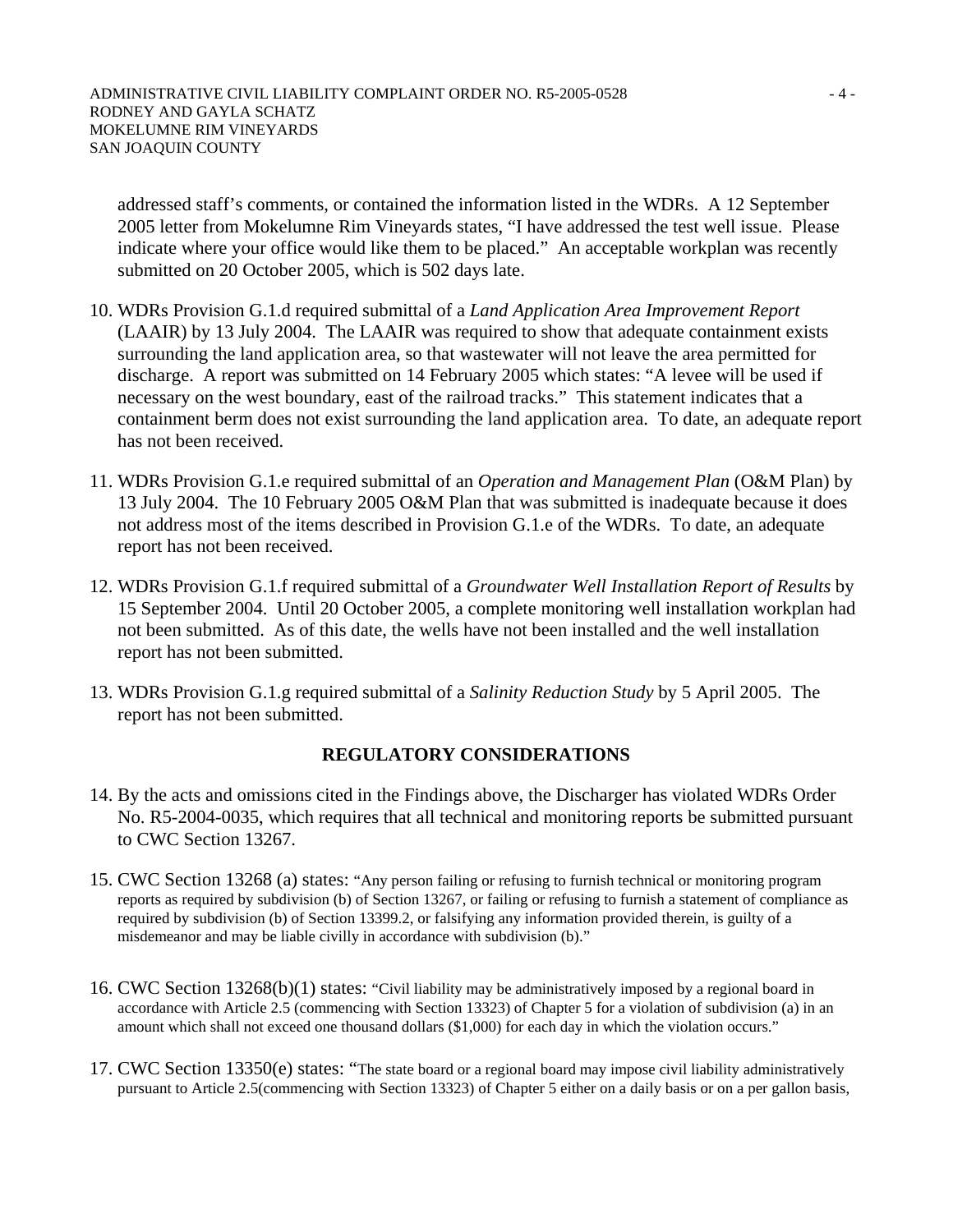but not both."

- 18. CWC Section 13350(e)(1) states: "The civil liability on a daily basis may not exceed five thousand dollars (\$5,000) for each day the violation occurs."
- 19. CWC Section  $13350(e)(1)(B)$  states: "(B) When there is no discharge, but an order issued by the regional board is violated, except as provided in subdivision (f), the civil liability shall not be less than one hundred dollars (\$100) for each day in which the violation occurs."
- 20. CWC Section 13327 states: "In determining the amount of civil liability, the regional board … shall take into consideration the nature, circumstance, extent, and gravity of the violation or violations, whether the discharge is susceptible to cleanup or abatement, the degree of toxicity of the discharge, and, with respect to the violator, the ability to pay, the effect on ability to continue in business, any voluntary cleanup efforts undertaken, any prior history of violations, the degree of culpability, economic benefit or savings, if any, resulting from the violation, and other matters as justice may require."
- 21. As of 12 October 2005, the Discharger has failed to submit the following complete or substantially complete technical reports:
	- a. The *Water Balance and Treatment Report* (due on 17 June 2004; 482 days overdue).
	- b. The *Groundwater Well Installation Workplan* (due on 17 June 2004; 482 days overdue). An acceptable workplan was submitted on 20 October 2005.
	- c. The *Land Application Area Improvement Report* (due on 13 July 2004; 456 days overdue).
	- d. The *Operation and Management Plan (O&M Plan)* (due on 13 July 2004; 456 days overdue).
	- e. The *Groundwater Well Installation Report of Results* (due on 5 April 2005; 190 days overdue).
	- f. The *Salinity Reduction Study* (due on 15 September 2004; 392 days overdue).
- 22. The required technical reports are a cumulative total of 2,458 days late. The maximum liability under CWC Section 13268(b)(1) for the nonsubmittal of these technical reports is \$1,000 per day late, for a total maximum liability of two million, four hundred fifty eight thousand dollars  $($2,458,000)$ . No minimum liability is required to be imposed under Section 13268(b)(1).
- 23. As of 12 October 2005, the Discharger has failed to submit the following complete or substantially complete self-monitoring reports:

| <b>Monitoring Report</b> | Due Date  | <b>Status</b> | Days Late |
|--------------------------|-----------|---------------|-----------|
| May, 2004                | 7/1/2004  | Not Submitted | 468       |
| June, 2004               | 8/1/2004  | Not Submitted | 437       |
| July, 2004               | 9/1/2004  | Not Submitted | 406       |
| August, 2004             | 10/1/2004 | Not Submitted | 376       |
| September, 2004          | 11/1/2004 | Not Submitted | 345       |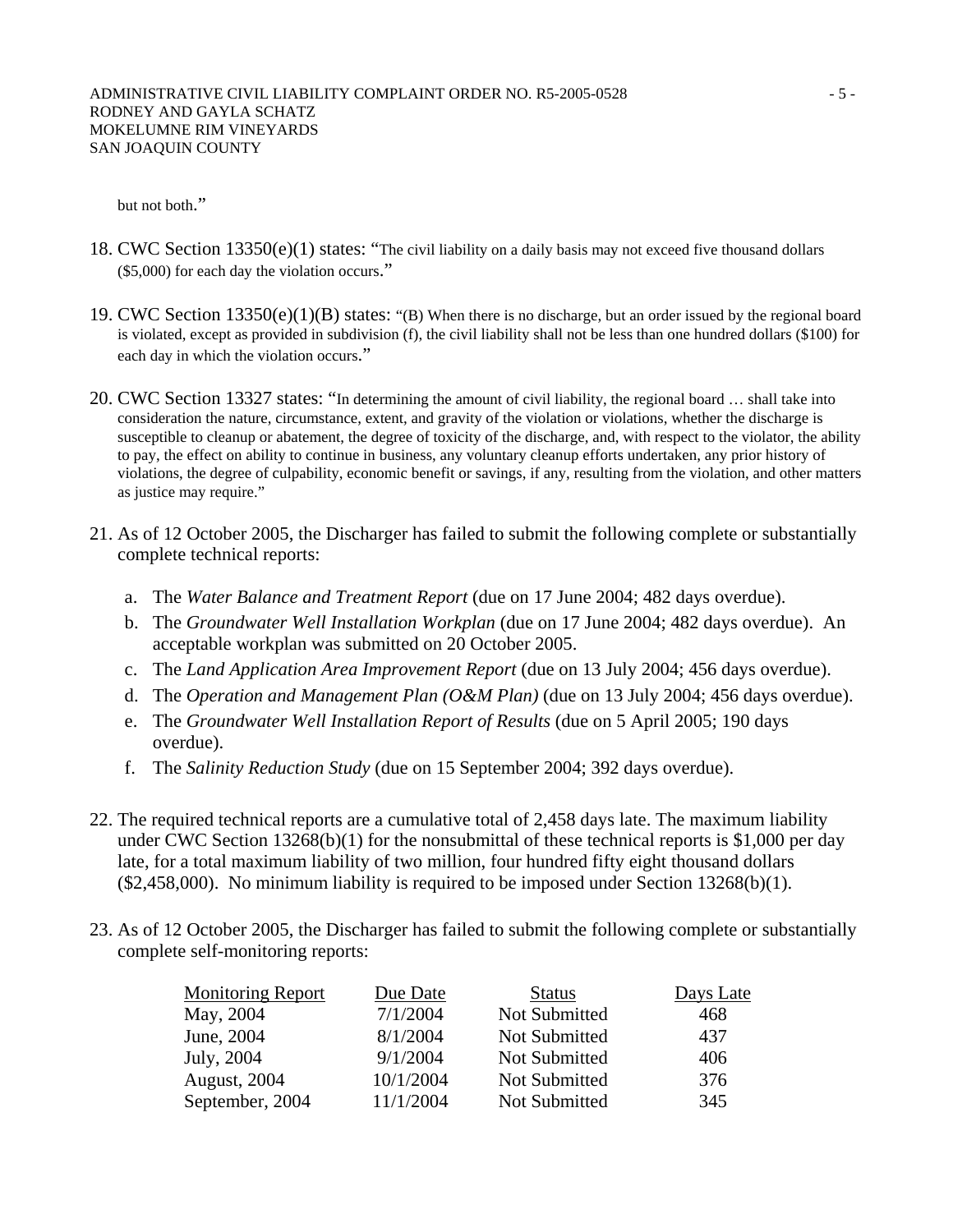| <b>Monitoring Report</b> | Due Date  | <b>Status</b>          | Days Late |
|--------------------------|-----------|------------------------|-----------|
| October, 2004            | 12/1/2004 | Not Submitted          | 315       |
| November, 2004           | 1/1/2005  | <b>Not Submitted</b>   | 284       |
| December, 2004           | 2/1/2005  | <b>Not Submitted</b>   | 253       |
| Fourth Quarter, 2004     | 2/1/2005  | Not Submitted          | 253       |
| January, 2005            | 3/1/2005  | $3/4/05$ (Incomplete)  | 225       |
| February, 2005           | 4/1/2005  | $4/13/05$ (Incomplete) | 194       |
| <b>March</b> , 2005      | 5/1/2005  | $5/1/05$ (Incomplete)  | 134       |
| First Quarter, 2005      | 5/1/2005  | <b>Not Submitted</b>   | 164       |
| April, 2005              | 6/1/2005  | $6/13/05$ (Incomplete) | 103       |
| May, 2005                | 7/1/2005  | $7/14/05$ (Incomplete) | 103       |
| June, 2005               | 8/1/2005  | <b>Not Submitted</b>   | 72        |
| Second Quarter, 2005     | 8/1/2005  | Not Submitted          | 72        |
| July, 2005               | 9/1/2005  | $8/22/05$ (Incomplete) | 41        |
| <b>August, 2005</b>      | 10/1/2005 | <b>Not Submitted</b>   | 11        |

- 24. As of 12 October 2005, the required self-monitoring reports are a cumulative total of 4,256 days late. The maximum liability under CWC Section 13268(b)(1) for the nonsubmittal of these monitoring reports is \$1,000 per day late. Therefore, the maximum liability is four million two hundred fifty six thousand dollars (\$4,256,000). No minimum liability is required to be imposed under Section 13268(b)(1).
- 25. The total maximum liability under CWC Section 13268(b)(1) for the non-submittal of the technical reports and self-monitoring reports is six million seven hundred fourteen thousand dollars (\$6,714,000).
- 26. As of 12 October 2005, the Discharger has been in noncompliance with its WDRs for 2,458 days. The maximum liability under CWC Section 13350(e)(1) is \$5,000 per day per instance of violation, and in this case, the maximum liability is for daily violation of the WDRs is thirty three million five hundred seventy thousand dollars (\$33,570,000). The minimum liability under CWC Section 13350(e)(1) is \$100 per day per instance of violation, and in this case, is six hundred seventy one thousand four hundred dollars (\$671,400).
- 27. CWC Section 13350(f) allows imposition of a civil liabilty in an amount less than the minimum specified if express findings are made setting forth the reasons, based upon the specific factors required to be considered pursuant to CWC Section 13327. In this case, a civil liability less than the minimum required is appropriate based on (a) the Discharger's ability to pay and continue in business, (b) the economic benefit accured by the Discharger in not complying with the WDRs, (c) the water quality impacts resulting from noncompliance, and (d) the range of other administrative civil liabilities recently issued to other dischargers for similar issues of non-compliance.
- 28. Issuance of this Complaint is exempt from the provisions of the California Environmental Quality Act (Public Resources Code Section 21000, et. seq.), in accordance with Section 15321 (a)(2), Title 14, of the California Code of Regulations.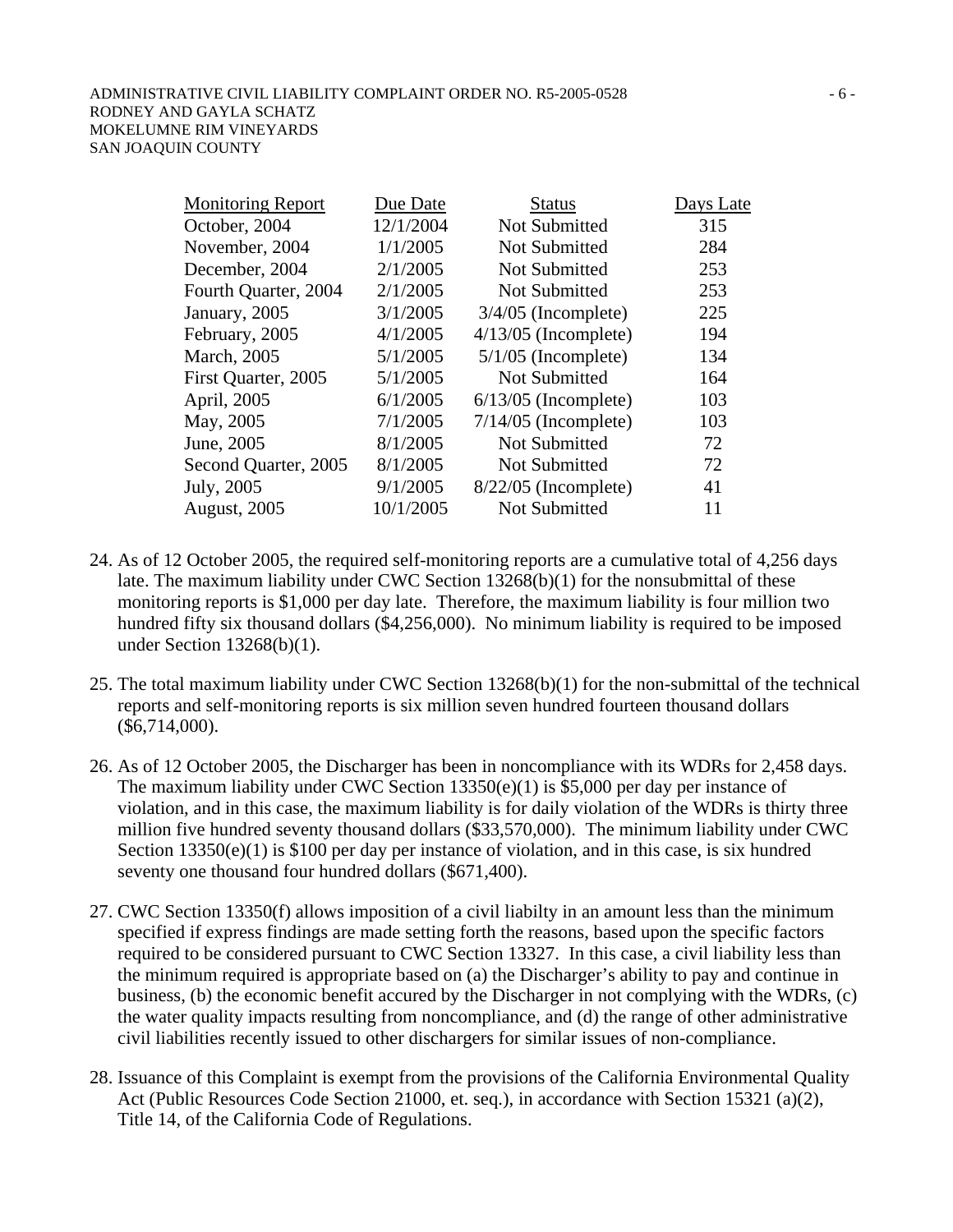### **RODNEY AND GAYLA SCHATZ, DOING BUSINESS AS MOKELUMNE RIM VINEYARDS, ARE HEREBY GIVEN NOTICE THAT:**

- 1. The Executive Officer of the Regional Board proposes that the Discharger be assessed Administrative Civil Liability in the amount of thirty thousand dollars (\$30,000). The amount of the liability proposed is based upon a review of the factors set forth in CWC Section 13327 cited in Finding No. 20 above, and includes consideration of the economic benefit or savings resulting from the violations.
- 2. A hearing shall be held on **26/27 January 2006** unless the Discharger agrees to waive the hearing and pay the imposed civil liability in full.
- 3. If a hearing is held, the Regional Board will consider whether to affirm, reject, or modify the proposed Administrative Civil Liability, or whether to refer the matter to the Attorney General for recovery of judicial civil liability.
- 4. In lieu of a hearing, the Discharger may waive the right to a hearing. If you wish to waive the hearing, please sign the enclosed waiver and return it with the full amount of civil liability (in a check made payable to the *State Water Resources Control Board, Waste Discharge Permit Fund)* to the Regional Board's office at 11020 Sun Center Drive, Suite 200, Rancho Cordova, CA 95670, by **9 December 2005**.

 Original Signed by THOMAS R. PINKOS, Executive Officer

 1 November 2005 (Date)